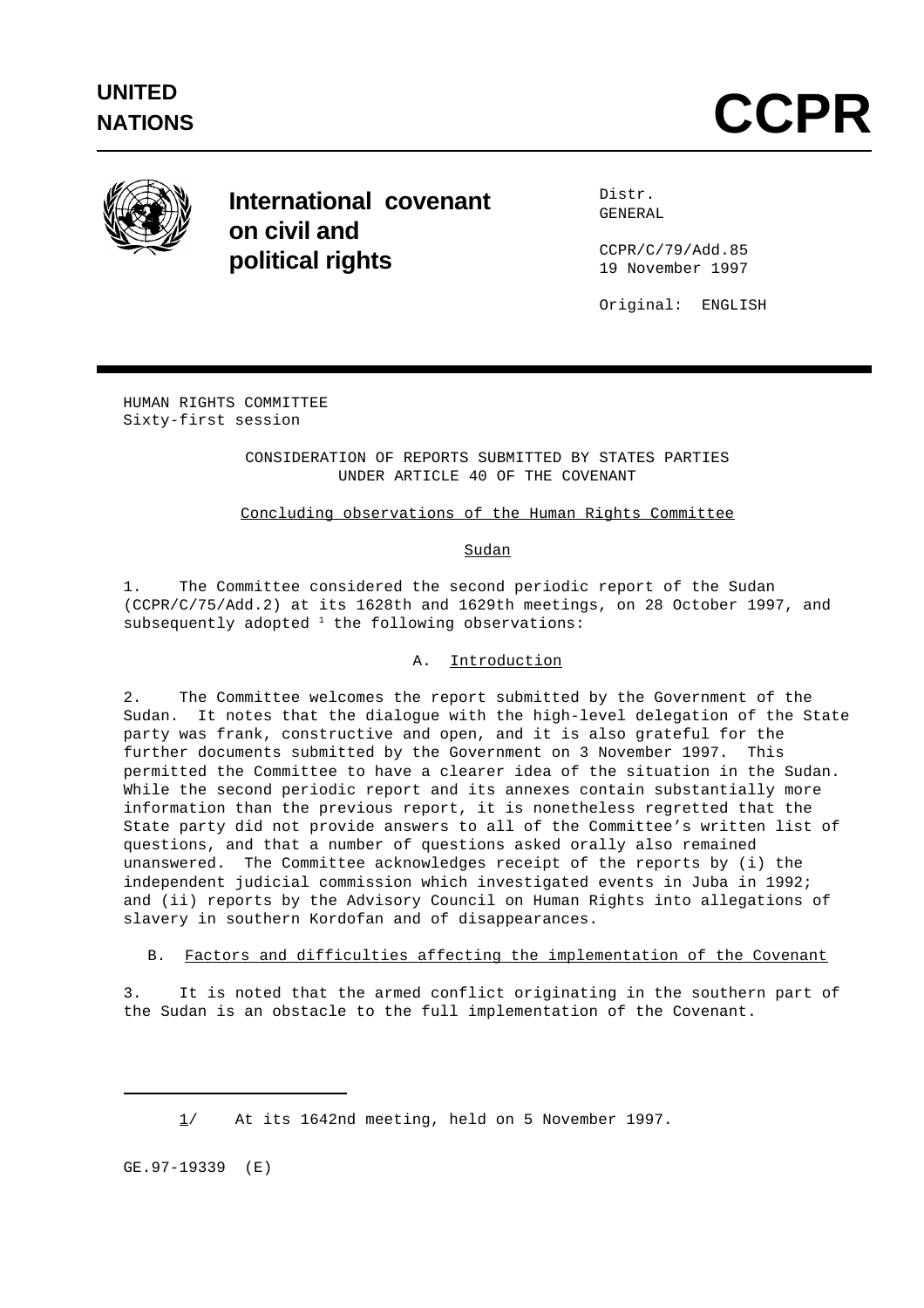CCPR/C/79/Add.85 page 2

4. The lack of reconciliation between different racial, religious, cultural and legal traditions in the north and the south of the Sudan appears to be a factor affecting the implementation of the Covenant.

#### C. Positive factors

5. In view of the fact that many violations of human rights have been caused in recent years in the context of the internal conflict in the Sudan, the Committee welcomes all initiatives directed towards a peaceful resolution of the conflict, including the Fourteenth Constitutional Decree which provides for measures to implement the Peace Agreement of April 1997; steps taken to give effect to this Decree; and continuing negotiations in Nairobi to resolve the conflict.

6. The Committee welcomes the progressive steps which have been taken to reduce the impact of the declared state of emergency; the existence of committees which are formulating a new Constitution; and steps which are being taken to establish a formal system of pluralistic democracy.

7. In the light of the significant displacement of persons as a result of the internal conflict, the Committee notes the efforts made to resettle such persons and to assist them to return to their places of origin.

### D. Subjects of concern and the Committee's recommendations

8. The imposition in the State party of the death penalty for offences which cannot be characterized as the most serious, including apostasy, committing a third homosexual act, illicit sex, embezzlement by officials, and theft by force, is incompatible with article 6 of the Covenant. Moreover, some forms of execution fail to comply with the prohibition against cruel, inhuman or degrading treatment or punishment, especially for women, contained in article 7 of the Covenant. Therefore:

The death penalty, if used at all, should be applicable only to the most serious crimes, in accordance with article 6, and should be repealed for all other crimes. Any imposition of the death penalty should comply with the requirements of article 7. In its next report, the State party is asked to furnish information on the number of executions which have taken place, the type of offence for which the death penalty has been imposed, and the manner in which the execution has been carried out.

9. Flogging, amputation and stoning, which are recognized as penalties for criminal offences, are not compatible with the Covenant. In that regard, the Committee notes that:

By ratifying the Covenant, the State party has undertaken to comply with all its articles; penalties which are inconsistent with articles 7 and 10 must be abolished.

10. The Committee is concerned about the high maternal mortality rate in the Sudan, which may be the consequence of early marriage, clandestine abortions and female genital mutilation. The Committee is deeply concerned about the practice of female genital mutilation in the Sudan, particularly because it is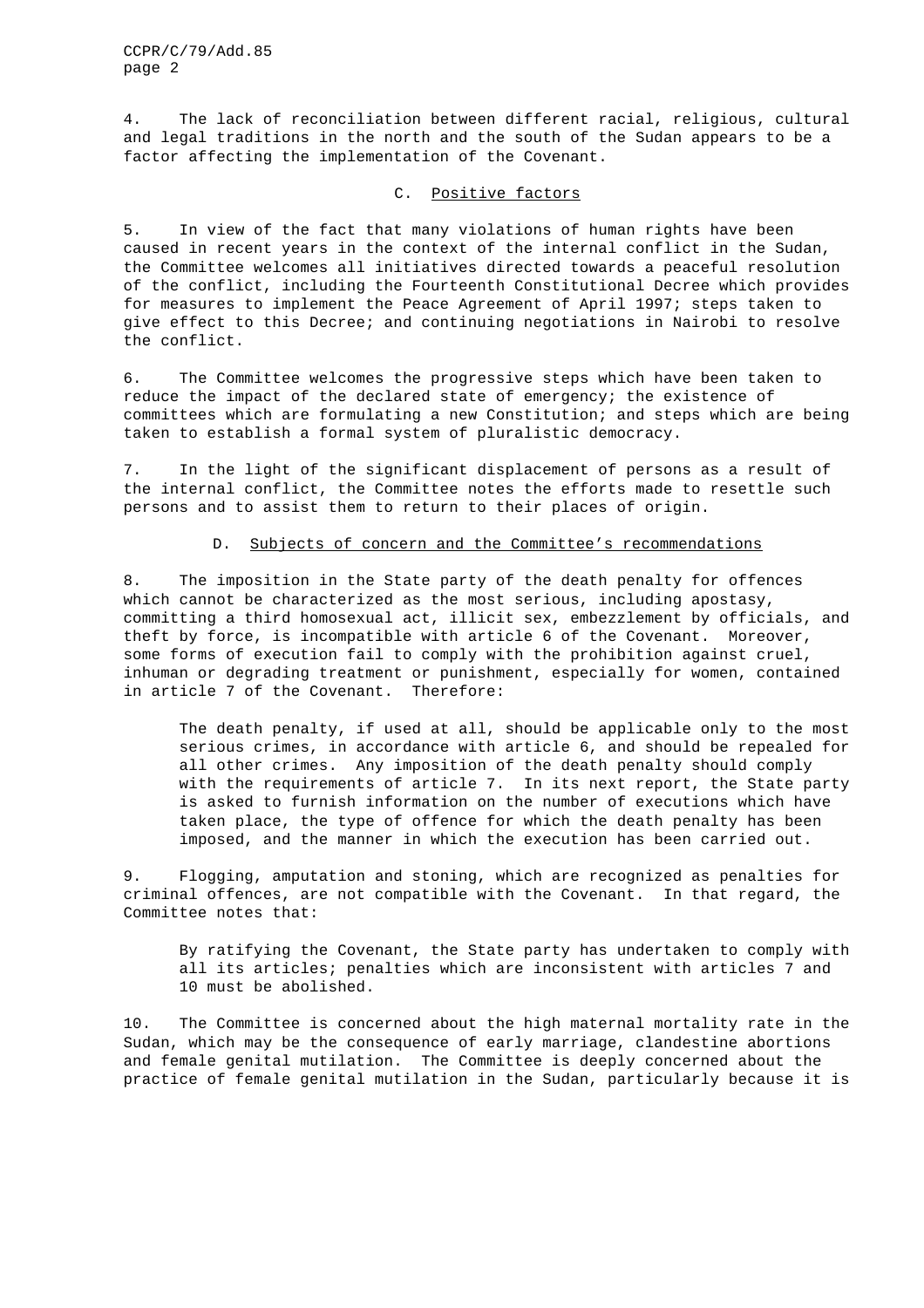practised on female minors, who may suffer the consequences throughout their lives. This practice constitutes cruel, inhuman and degrading treatment and violates articles 7 and 24 of the Covenant. Therefore:

The State party should forbid, as a matter of law, the practice of female genital mutilation, making it a discrete criminal offence. Social and educational campaigns should be pursued to eliminate the practice.

11. The Committee notes that under customary arrangements a woman's consent to marriage is mediated by a guardian, and that recourse has to be made to the courts to override any prohibition within the family on a woman's choice of a husband. Such restrictions, whether by practice or legislation, are incompatible with articles 3, 16, 23 and 26 of the Covenant. Therefore:

The State party should repeal all legal provisions hindering women's free choice of spouse, as well as all other rules differentiating between men's and women's rights to marry and within marriage. The Committee is also concerned about the absence of a legal provision on a minimum age for marriage, and strongly recommends that such a provision be adopted forthwith.

12. The Committee is troubled by the number of reports of extrajudicial executions, torture, slavery, disappearances, abductions and other human rights violations from United Nations and NGO sources, and by the delegation's assertions that such human rights violations are relatively infrequent. In this connection, the Committee's concern extends to reports of abduction by security forces of children, particularly in the South. It welcomes the State party's declaration that it will investigate any reports of human rights abuses by police, security forces, the Popular Defence Forces or others under its responsibility. The Committee therefore recommends that:

(a) Permanent and independent mechanisms be set up to investigate alleged abuses of power by police, security forces and the Popular Defence Forces;

(b) The methodology of such investigations and their outcome should be made public;

(c) Such investigations should lead to the release of any person improperly detained, with proper compensation, and to disciplinary or criminal proceedings against those found responsible;

(d) The Government of the Sudan should continue to cooperate with United Nations bodies and non-governmental organizations on these matters;

(e) Complete information, including statistics, about such investigations and their outcome should be included in the State party's next periodic report.

13. With respect to liberty and security of the person, the Committee is particularly concerned that the vague and legally undefined concept of "national security", as applied in the Sudan, is inconsistent with the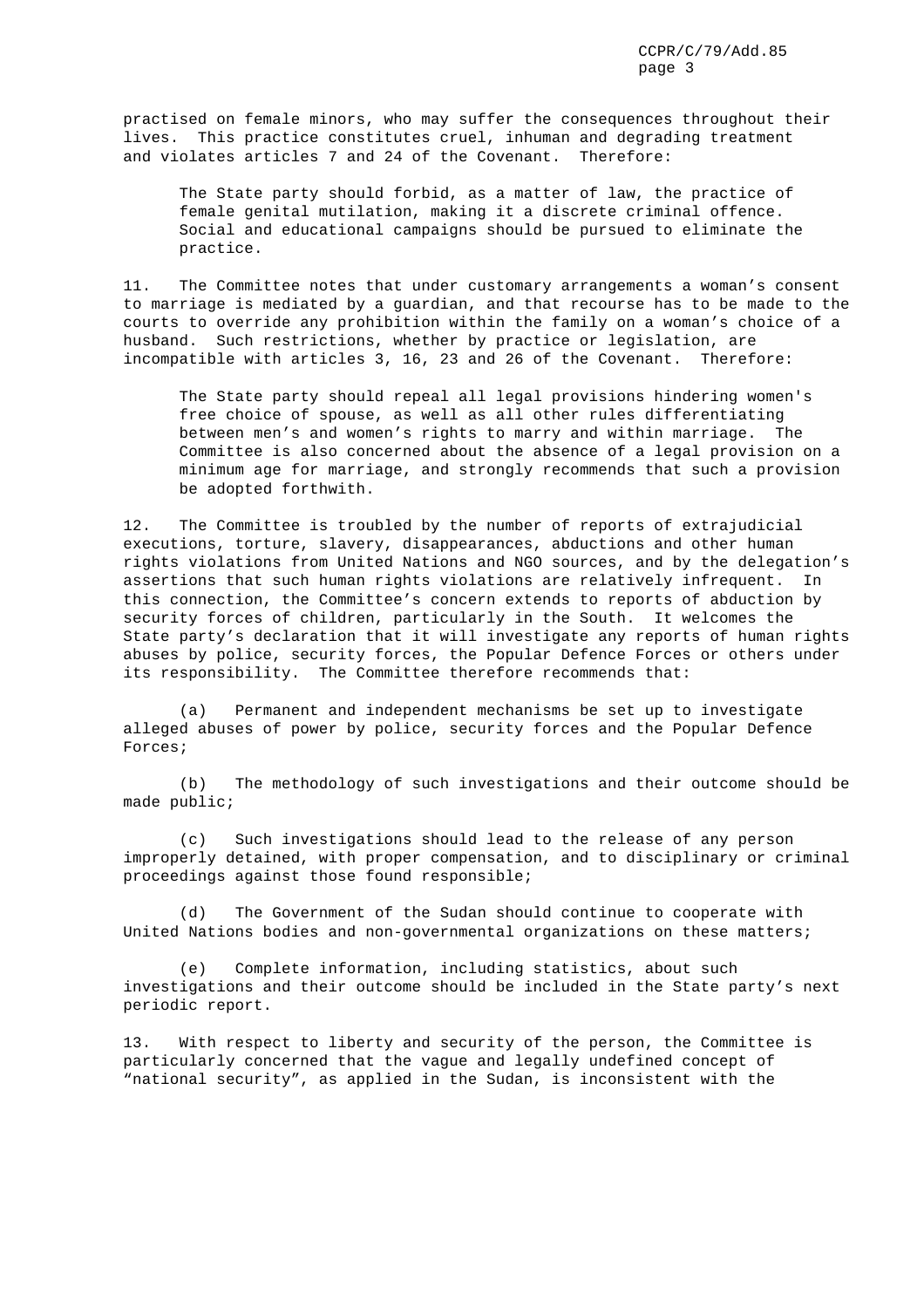CCPR/C/79/Add.85 page 4

provisions of article 9 of the Covenant and can be used as a basis for arrest and detention of persons without a more specific charge, creating an atmosphere of fear and oppression for anyone critical of the Government. Moreover, the Committee is of the view that the procedures for pre-trial detention described in paragraph 88 of the report allow the National Security Council, chaired by the President of the Republic, the power to detain persons for excessively long periods of time. Therefore:

The Committee recommends that the concept of "national security" be clearly defined by law and that police and security officers be required to state in writing why a person has been arrested. Such information should be available to the public and should be reviewable by the courts. The provisions of the National Security Act 1994, as amended, allowing detention by the National Security Council, should be repealed.

14. The Committee is concerned that visas for foreign travel may be arbitrarily refused, in contravention of article 12 of the Covenant, that immigration officers may arbitrarily require women to show that a male relative consent's to their leaving the Sudan, and that lists of names drawn up by various executive agencies without meeting any defined legal criteria are apparently used to restrict the freedom of movement of persons, including to leave the country. Therefore:

Any limitations on the freedom of movement must be established by law and be compatible with the provisions of the Covenant. The grounds for restricting a person's freedom of movement, including to leave the country, must comply with the Covenant and should be communicated to the individual promptly after such action is taken and should furthermore be open to prompt judicial review in all cases, including that of national security.

15. The Committee is concerned at reports of inadequate prison conditions and "ghost house" detention centres. It notes that the delegation of the State party admitted that prisons in the Sudan do not conform to international standards and that improvement is necessary. Therefore:

The Government of the Sudan should bring all places of detention under the control of the Prison Service, take the necessary measures to bring prison conditions into line with article 10 of the Covenant and with the United Nations Standard Minimum Rules for the Treatment of Prisoners, and cooperate with the international community and NGOs in this regard as appropriate.

16. The Committee is of the view that a system of prompt trial for petty offences may be compatible with the provisions of the Covenant, but continues to be concerned at the system of trial in the Public Order Courts. Therefore:

Training should be given to judges on appropriate penalties and on procedural safeguards which must be observed. Lashes should be excluded as a punishment, and an appellate procedure should be introduced to review convictions and sentences.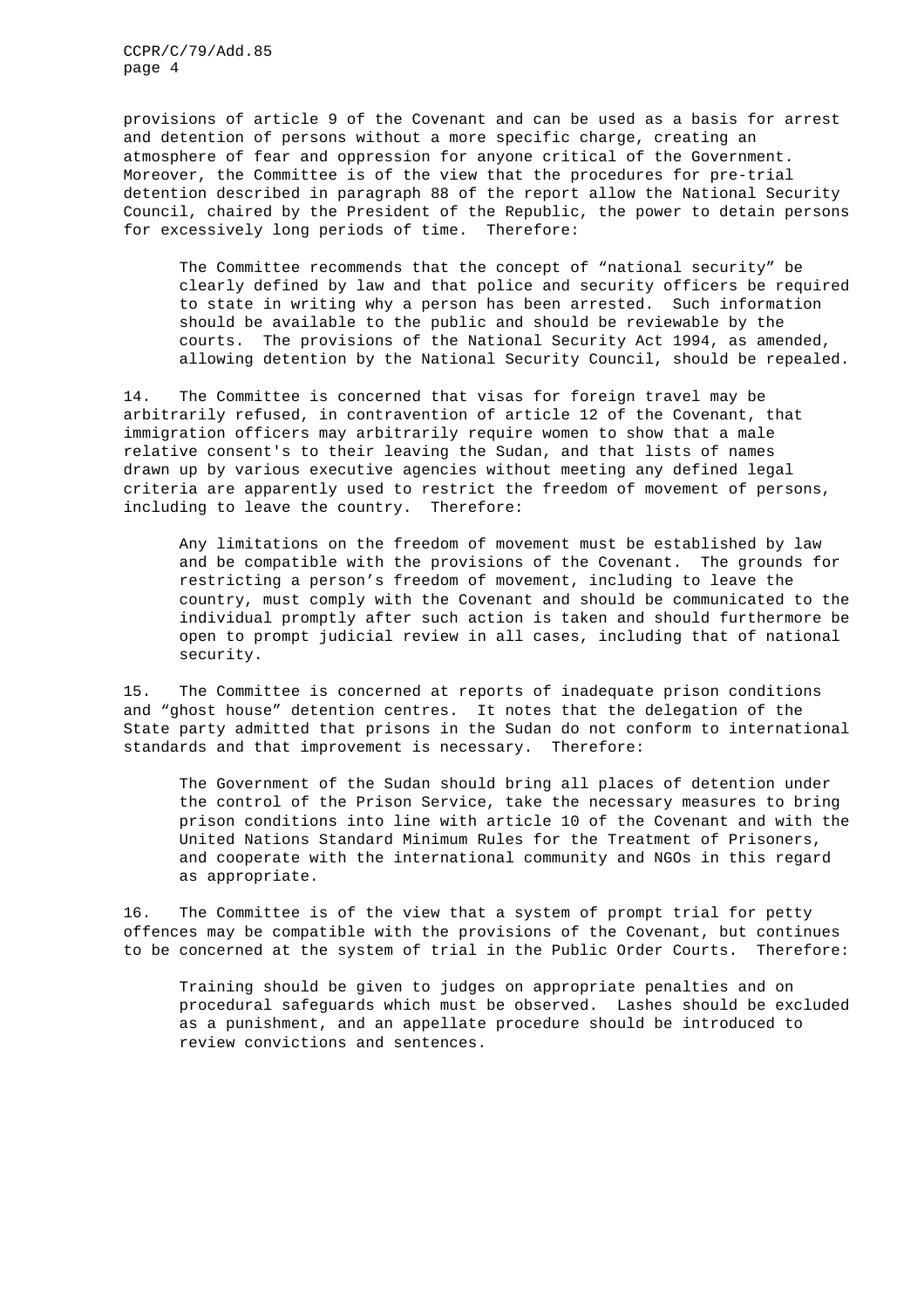17. The Committee notes the explanation that prosecution of security personnel under the National Security Act 1994, as amended, is restricted when such persons act in the course of their duties. It is also concerned that permission must be obtained for any such prosecution. Therefore:

Members of the police and security forces should be subject to prosecution and civil suits for abuse of power without any legal restriction; the provisions of the National Security Act 1994, as amended, are inconsistent with that concept and should be repealed. Moreover, statistics on complaints filed, prosecutions, convictions and sentences of members of the police and security forces for abuse of power should be included in the next report. Statistics on the number of requests for compensation and the amount of compensation actually awarded to victims of human rights violations should also be included.

18. The Committee is concerned at the system of licensing the press and other media, and the requirement to register the names and addresses of editors, journalists and printers. The Committee questions the independence of the National Press and Publication Council. Therefore:

Current laws and decrees should be revised so as to remove all disproportionate limitations on the media, which have the effect of jeopardizing freedom of expression itself.

19. The Committee considers that unnecessary restrictions should be removed from freedom of expression and association. The right of peaceful assembly should be respected by law enforcement officers.

20. The Committee is concerned that there is no recognition in law of the right to use local languages in official communications or administrative or court proceedings, and that religious minorities can be adversely affected by a range of discretionary administrative actions which can include the destruction of schools and educational facilities under town planning regulations. Therefore:

Emphasis should be given to the need of ethnic and religious minorities, wherever they reside in the Sudan, to pursue and develop their traditions, culture and language, as required by article 27 of the Covenant.

21. The Committee is concerned that in appearance as well as in fact the judiciary is not truly independent, that many judges have not been selected primarily on the basis of their legal qualifications, that judges can be subject to pressure through a supervisory authority dominated by the Government, and that very few non-Muslims or women occupy judicial positions at all levels. Therefore:

Measures should be taken to improve the independence and technical competence of the judiciary, including the appointment of qualified judges from among women and members of minorities. Training in human rights law should be given to all judges, law enforcement officers and members of the legal profession.